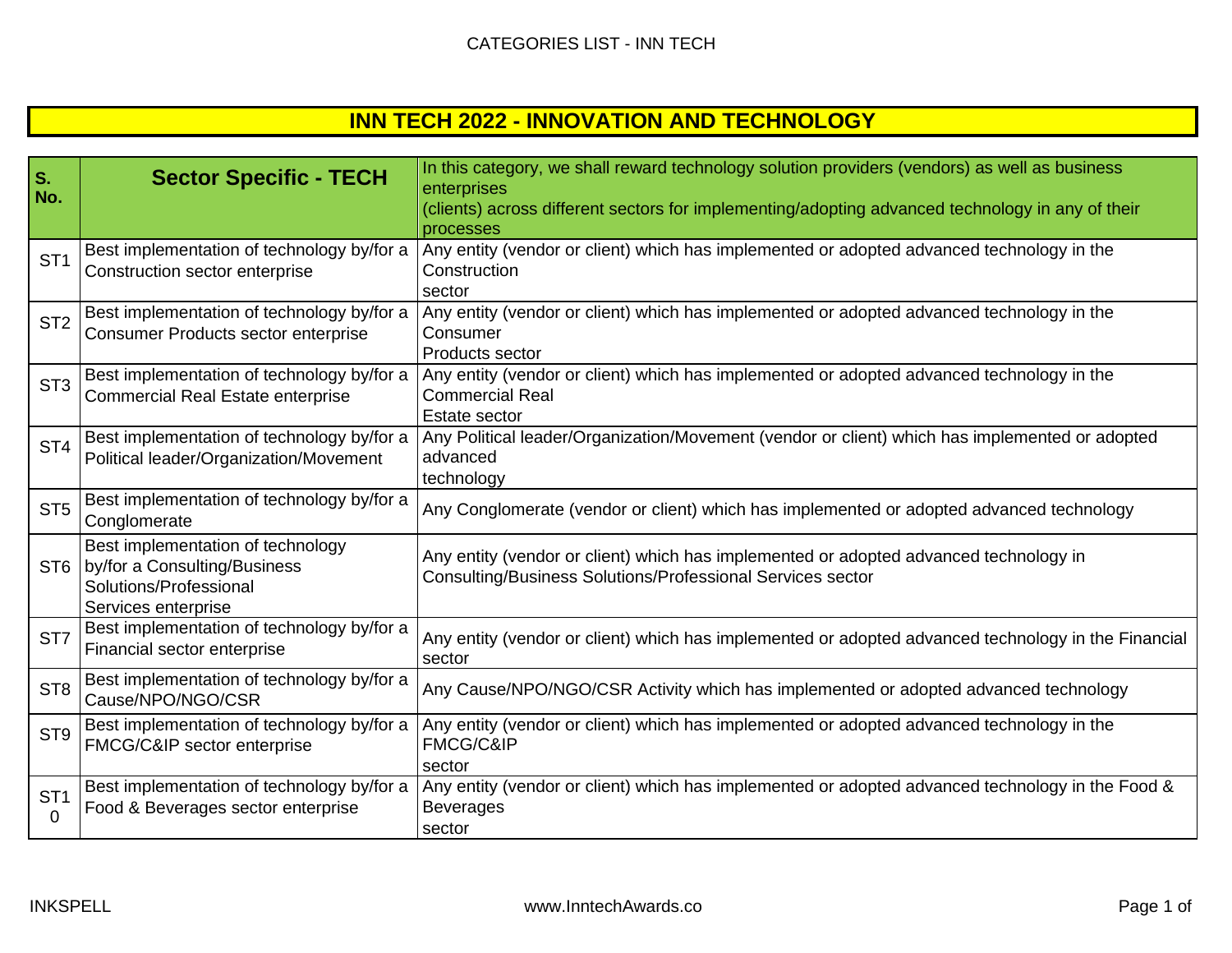| ST <sub>1</sub> | Best implementation of technology by/for<br>an Industrial Products/Commodities<br>sector<br>enterprise | Any entity (vendor or client) which has implemented or adopted advanced technology in the<br>Industrial Products/Commodities sector |
|-----------------|--------------------------------------------------------------------------------------------------------|-------------------------------------------------------------------------------------------------------------------------------------|
| ST <sub>1</sub> | Best implementation of technology by/for a<br>Healthcare/Medical sector enterprise                     | Any entity (vendor or client) which has implemented or adopted advanced technology in the<br>Healthcare/Medical sector              |
| ST <sub>1</sub> | Best implementation of technology by/for a<br>Manufacturing sector enterprise                          | Any entity (vendor or client) which has implemented or adopted advanced technology in the<br>Manufacturing<br>sector                |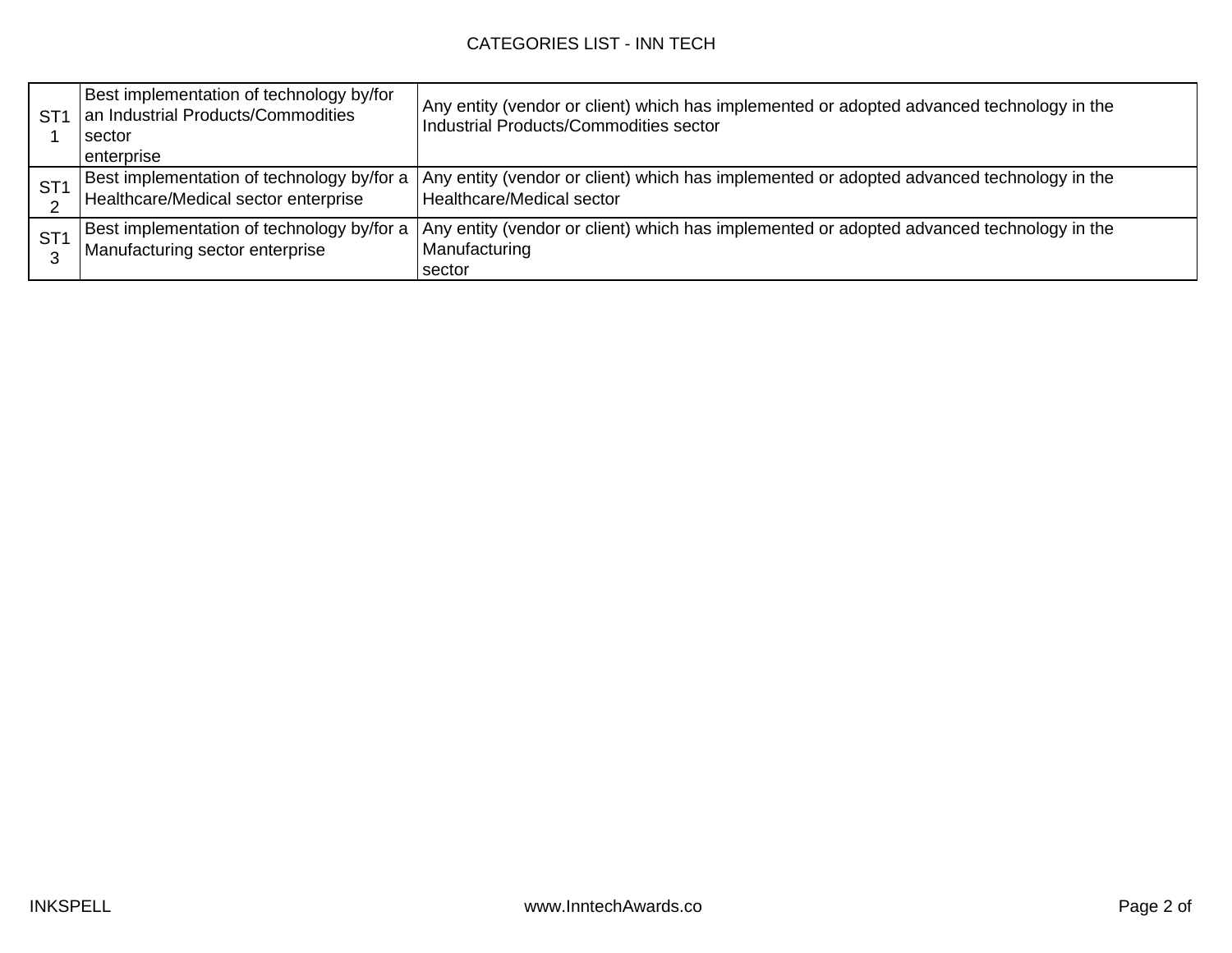| <b>ST14</b> | Best implementation of technology by/for a<br>Marketing/Advertising sector enterprise    | Any entity (vendor or client) which has implemented or adopted advanced technology in the<br>Marketing/Advertising sector |
|-------------|------------------------------------------------------------------------------------------|---------------------------------------------------------------------------------------------------------------------------|
| <b>ST15</b> | Best implementation of technology by/for a<br>Media/Entertainment sector enterprise      | Any entity (vendor or client) which has implemented or adopted advanced technology in the<br>Media/Entertainment sector   |
| <b>ST16</b> | Best implementation of technology by/for a<br>Real Estate sector enterprise              | Any entity (vendor or client) which has implemented or adopted advanced technology in the Real<br>Estate sector           |
| <b>ST17</b> | Best implementation of technology by/for a<br>Retail sector enterprise                   | Any entity (vendor or client) which has implemented or adopted advanced technology in the Retail<br>sector                |
| <b>ST18</b> | Best implementation of technology by/for a<br>Socio-economic Program/Activity/Scheme     | Any Socio-economic Program/Activity/Scheme which has implemented or adopted advanced<br>technology                        |
| <b>ST19</b> | Best implementation of technology by/for a<br>Sports sector enterprise                   | Any entity (vendor or client) which has implemented or adopted advanced technology in the Sports<br>sector                |
| <b>ST20</b> | Best implementation of technology by/for a<br>Travel/Tourism sector enterprise           | Any entity (vendor or client) which has implemented or adopted advanced technology in the<br>Travel/Tourism<br>sector     |
| <b>ST21</b> | Best implementation of technology by/for<br>an<br>Agriculture sector enterprise          | Any entity (vendor or client) which has implemented or adopted advanced technology in the<br>Agriculture<br>sector        |
| <b>ST22</b> | Best implementation of technology by/for<br>an<br>Architecture sector enterprise         | Any entity (vendor or client) which has implemented or adopted advanced technology in the<br>Architecture<br>sector       |
| <b>ST23</b> | Best implementation of technology by/for<br>an<br>Automotive/Transport sector enterprise | Any entity (vendor or client) which has implemented or adopted advanced technology in the<br>Automotive/Transport sector  |
| <b>ST24</b> | Best implementation of technology by/for<br>an<br>Aviation sector enterprise             | Any entity (vendor or client) which has implemented or adopted advanced technology in the Aviation<br>sector              |
| <b>ST25</b> | Best implementation of technology by/for<br>an<br>eCommerce sector enterprise            | Any entity (vendor or client) which has implemented or adopted advanced technology in the<br>eCommerce<br>sector          |
| <b>ST26</b> | Best implementation of technology by/for<br>an<br>Educational sector enterprise          | Any entity (vendor or client) which has implemented or adopted advanced technology in the<br>Educational<br>sector        |
| <b>ST27</b> | Best implementation of technology by/for<br>an<br>Electronics sector enterprise          | Any entity (vendor or client) which has implemented or adopted advanced technology in the<br><b>Electronics sector</b>    |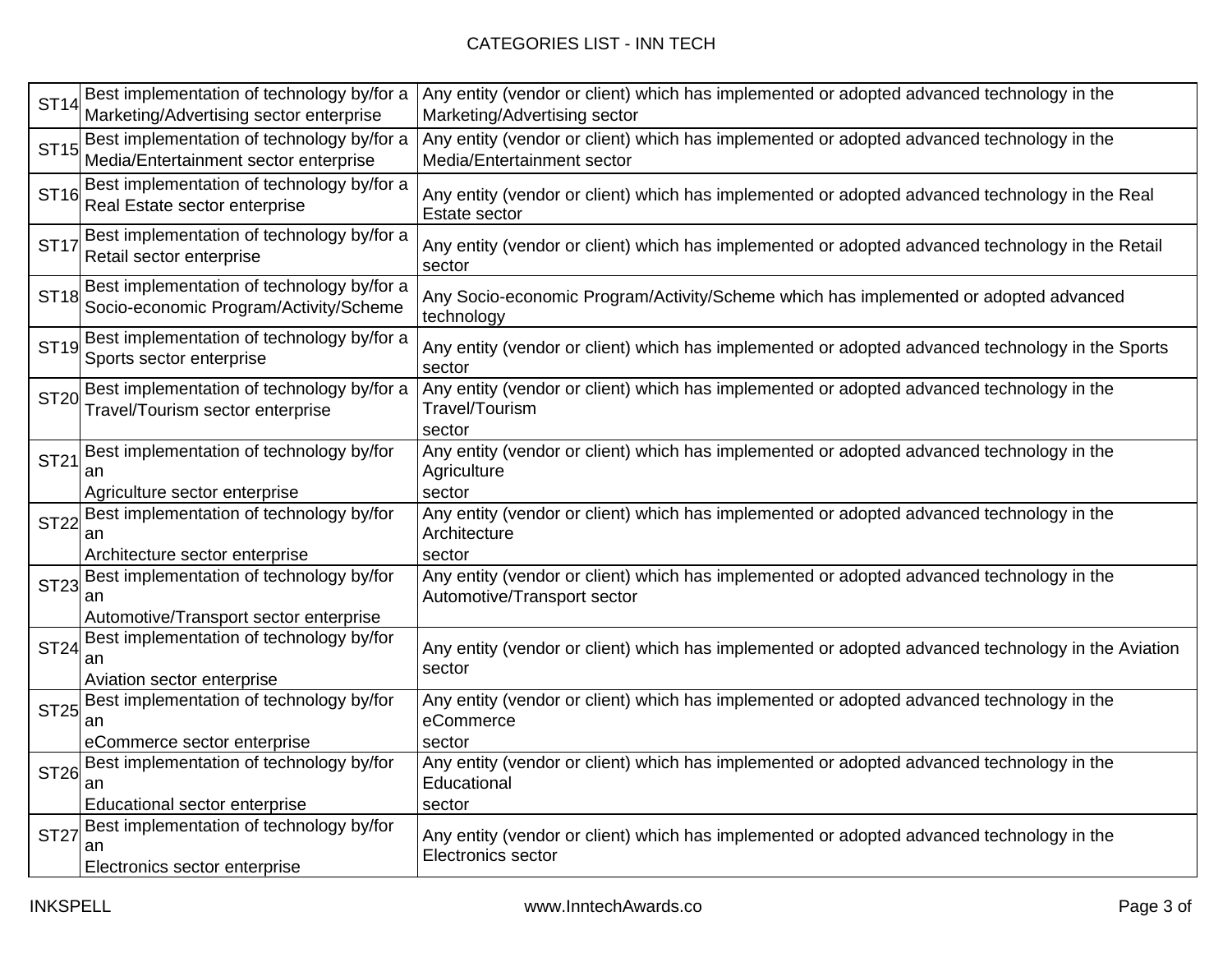| ST28 Best implementation of technology by/for<br>Energy sector enterprise                      | Any entity (vendor or client) which has implemented or adopted advanced technology in the Energy<br>sector              |
|------------------------------------------------------------------------------------------------|-------------------------------------------------------------------------------------------------------------------------|
| ST29 Best implementation of technology by/for<br>∎an<br>Engineering sector enterprise          | Any entity (vendor or client) which has implemented or adopted advanced technology in the<br>Engineering<br>sector      |
| ST30 Best implementation of technology by/for<br>l an IT<br>& Communications sector enterprise | Any entity (vendor or client) which has implemented or adopted advanced technology in the IT &<br>Communications sector |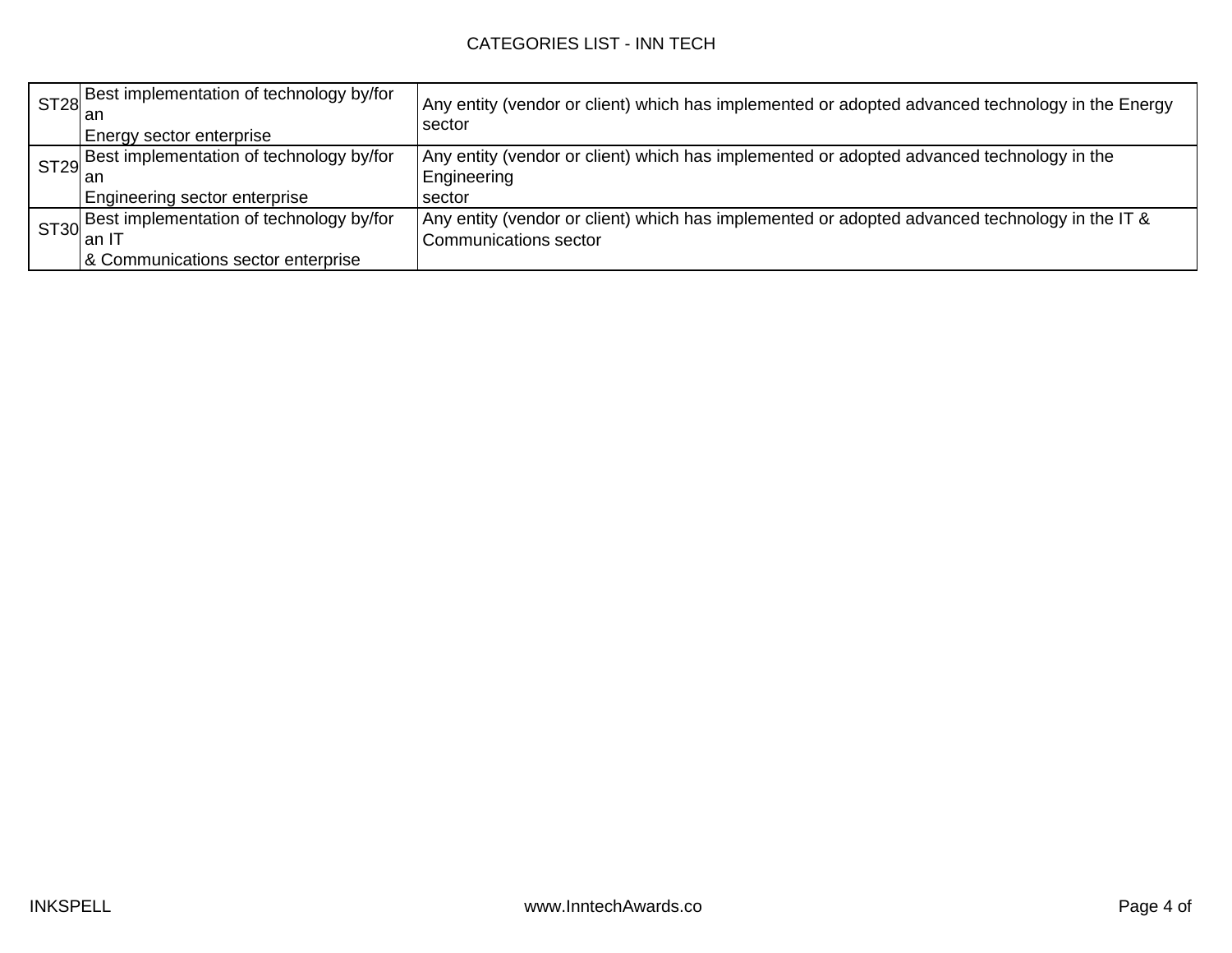| S.<br>No.       | <b>Sector Specific -</b><br><b>INNOVATION</b>                                                                  | In this category, we shall reward solution providers (vendors) as well as business enterprises (clients)<br>across<br>different sectors for applying innovation in any of their processes |
|-----------------|----------------------------------------------------------------------------------------------------------------|-------------------------------------------------------------------------------------------------------------------------------------------------------------------------------------------|
| SI1             | Best Innovation by/for a Construction sector<br>enterprise                                                     | Any entity (vendor or client) which has applied innovation in the Construction sector                                                                                                     |
| SI <sub>2</sub> | Best innovation by/for a Consumer<br>Products<br>sector enterprise                                             | Any entity (vendor or client) which has applied innovation in the Consumer Products sector                                                                                                |
| S <sub>13</sub> | Best innovation by/for a Commercial Real<br>Estate enterprise                                                  | Any entity (vendor or client) which has applied innovation in the Commercial Real Estate sector                                                                                           |
| SI4             | Best innovation by/for a Political<br>leader/Organization/Movement                                             | Any Political leader/Organization/Movement (vendor or client) which has applied innovation                                                                                                |
| SI5             | Best innovation by/for a Conglomerate                                                                          | Any Conglomerate (vendor or client) which has applied innovation                                                                                                                          |
| SI <sub>6</sub> | Best innovation by/for a<br><b>Consulting/Business</b><br><b>Solutions/Professional Services</b><br>enterprise | Any entity (vendor or client) which has applied innovation in Consulting/Business<br>Solutions/Professional Services sector                                                               |
| SI <sub>7</sub> | Best innovation by/for a Financial sector<br>enterprise                                                        | Any entity (vendor or client) which has applied innovation in the Financial sector                                                                                                        |
| SI <sub>8</sub> | Best innovation by/for a<br>Cause/NPO/NGO/CSR                                                                  | Any Cause/NPO/NGO/CSR Activity which has applied innovation                                                                                                                               |
| SI9             | Best innovation by/for a FMCG/C&IP sector<br>enterprise                                                        | Any entity (vendor or client) which has applied innovation in the FMCG/C&IP sector                                                                                                        |
| <b>SI10</b>     | Best innovation by/for a Food & Beverages<br>sector enterprise                                                 | Any entity (vendor or client) which has applied innovation in the Food & Beverages sector                                                                                                 |
| <b>SI11</b>     | Best innovation by/for an Industrial<br>Products/Commodities sector<br>enterprise                              | Any entity (vendor or client) which has applied innovation in the Industrial Products/Commodities<br>sector                                                                               |
| <b>SI12</b>     | Best innovation by/for a Healthcare/Medica<br>sector enterprise                                                | Any entity (vendor or client) which has applied innovation in the Healthcare/Medical sector                                                                                               |
| <b>SI13</b>     | Best innovation by/for a Manufacturing<br>sector<br>enterprise                                                 | Any entity (vendor or client) which has applied innovation in the Manufacturing sector                                                                                                    |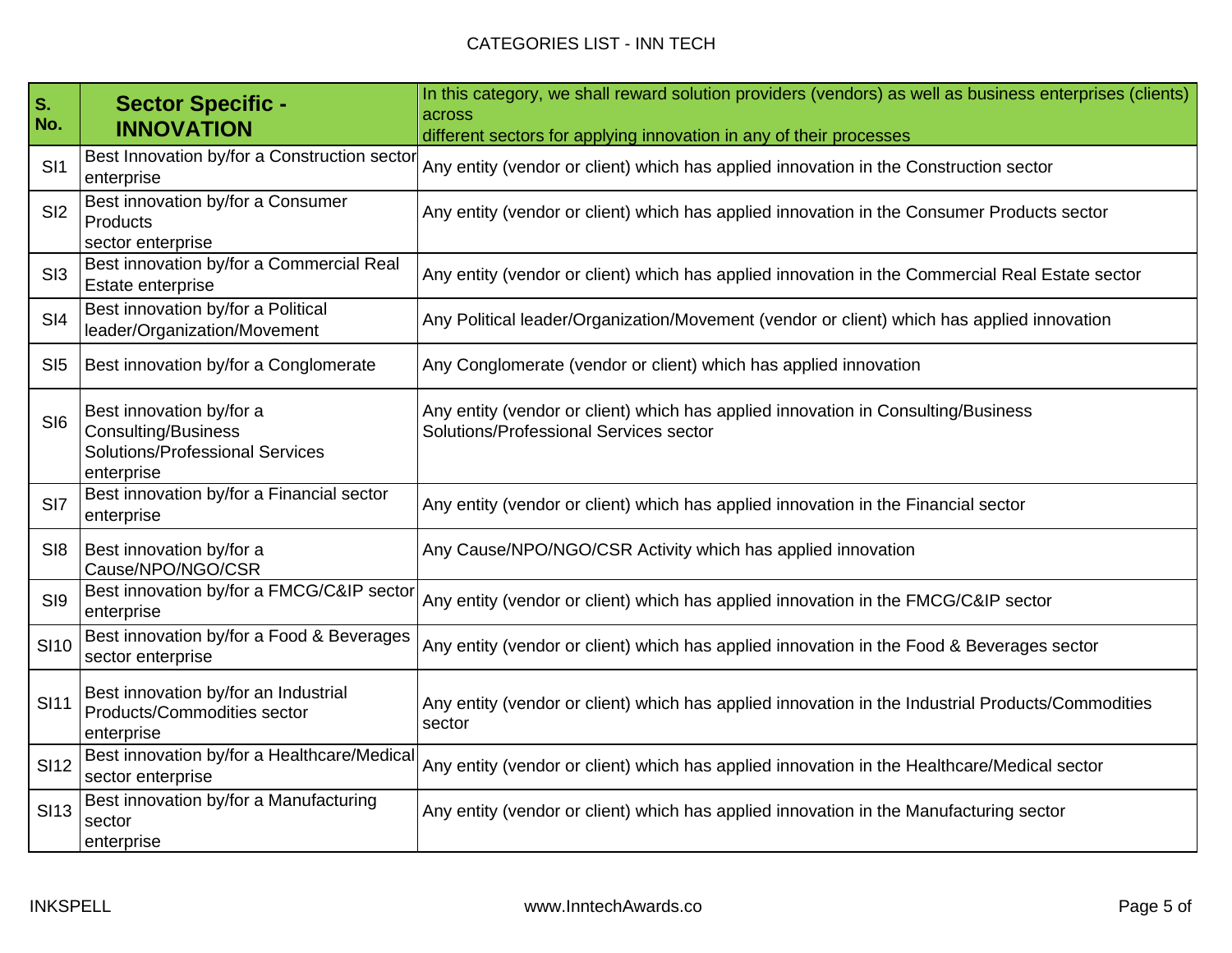| <b>SI14</b> | Best innovation by/for a<br>Marketing/Advertising<br>sector enterprise    | Any entity (vendor or client) which has applied innovation in the Marketing/Advertising sector |
|-------------|---------------------------------------------------------------------------|------------------------------------------------------------------------------------------------|
|             | Best innovation by/for a<br>SI15 Media/Entertainment<br>sector enterprise | Any entity (vendor or client) which has applied innovation in the Media/Entertainment sector   |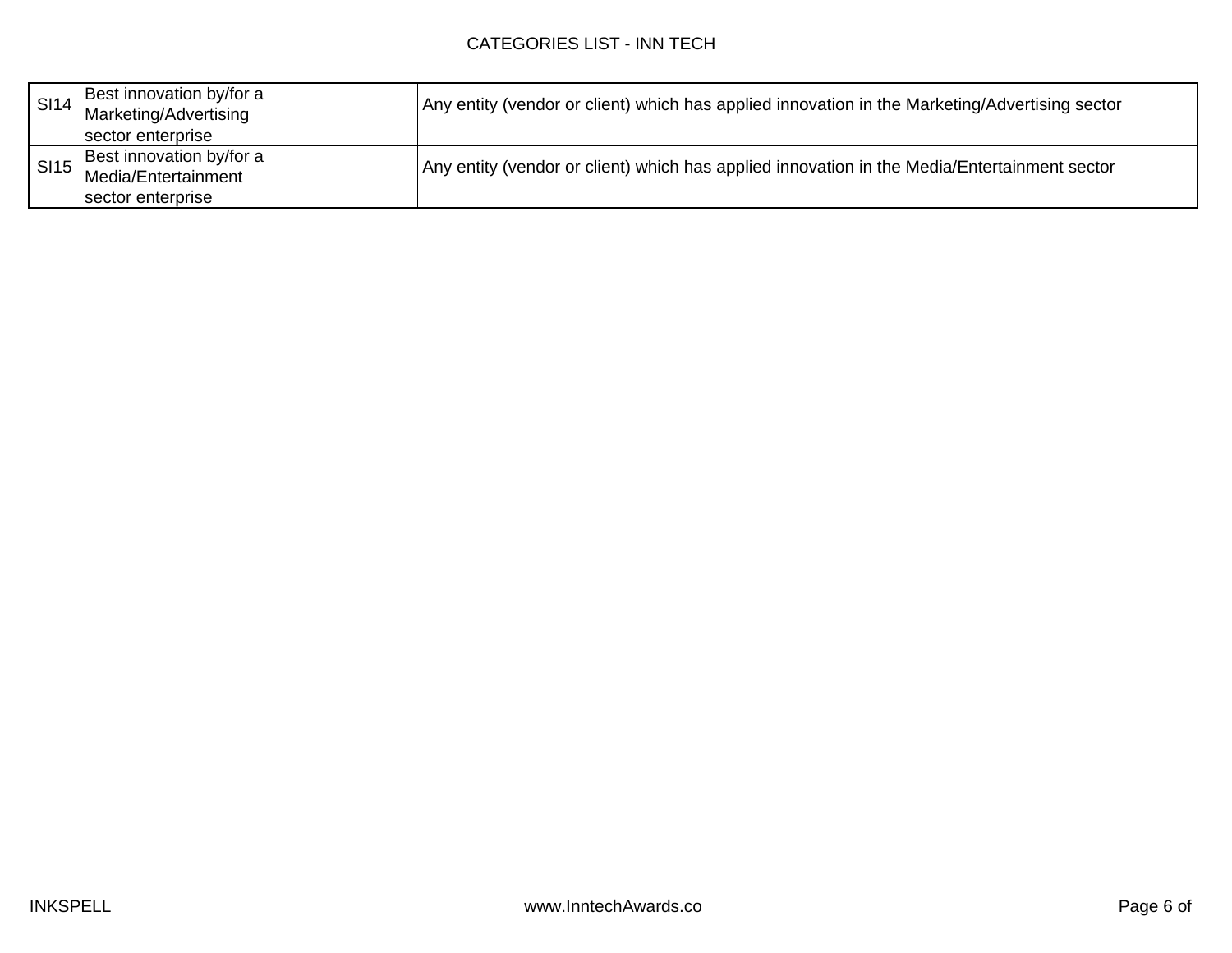## CATEGORIES LIST - INN TECH

| <b>SI16</b> | Best innovation by/for a Real Estate sector<br>enterprise           | Any entity (vendor or client) which has applied innovation in the Real Estate sector          |
|-------------|---------------------------------------------------------------------|-----------------------------------------------------------------------------------------------|
| <b>SI17</b> | Best innovation by/for a Retail sector<br>enterprise                | Any entity (vendor or client) which has applied innovation in the Retail sector               |
| <b>SI18</b> | Best innovation by/for a Socio-economic<br>Program/Activity/Scheme  | Any Socio-economic Program/Activity/Scheme which has applied innovation                       |
| <b>SI19</b> | Best innovation by/for a Sports sector<br>enterprise                | Any entity (vendor or client) which has applied innovation in the Sports sector               |
| <b>SI20</b> | Best innovation by/for a Travel/Tourism<br>sector<br>enterprise     | Any entity (vendor or client) which has applied innovation in the Travel/Tourism sector       |
| <b>SI21</b> | Best innovation by/for an Agriculture sector<br>enterprise          | Any entity (vendor or client) which has applied innovation in the Agriculture sector          |
| <b>SI22</b> | Best innovation by/for an Architecture<br>sector<br>enterprise      | Any entity (vendor or client) which has applied innovation in the Architecture sector         |
| <b>SI23</b> | Best innovation by/for an<br>Automotive/Transport sector enterprise | Any entity (vendor or client) which has applied innovation in the Automotive/Transport sector |
| <b>SI24</b> | Best innovation by/for an Aviation sector<br>enterprise             | Any entity (vendor or client) which has applied innovation in the Aviation sector             |
| <b>SI25</b> | Best innovation by/for an eCommerce<br>sector<br>enterprise         | Any entity (vendor or client) which has applied innovation in the eCommerce sector            |
| <b>SI26</b> | Best innovation by/for an Educational<br>sector<br>enterprise       | Any entity (vendor or client) which has applied innovation in the Educational sector          |
| <b>SI27</b> | Best innovation by/for an Electronics sector<br>enterprise          | Any entity (vendor or client) which has applied innovation in the Electronics sector          |
| <b>SI28</b> | Best innovation by/for an Energy sector<br>enterprise               | Any entity (vendor or client) which has applied innovation in the Energy sector               |
| <b>SI29</b> | Best innovation by/for an Engineering<br>sector<br>enterprise       | Any entity (vendor or client) which has applied innovation in the Engineering sector          |
| <b>SI30</b> | Best innovation by/for an IT &<br>Communications sector enterprise  | Any entity (vendor or client) which has applied innovation in the IT & Communications sector  |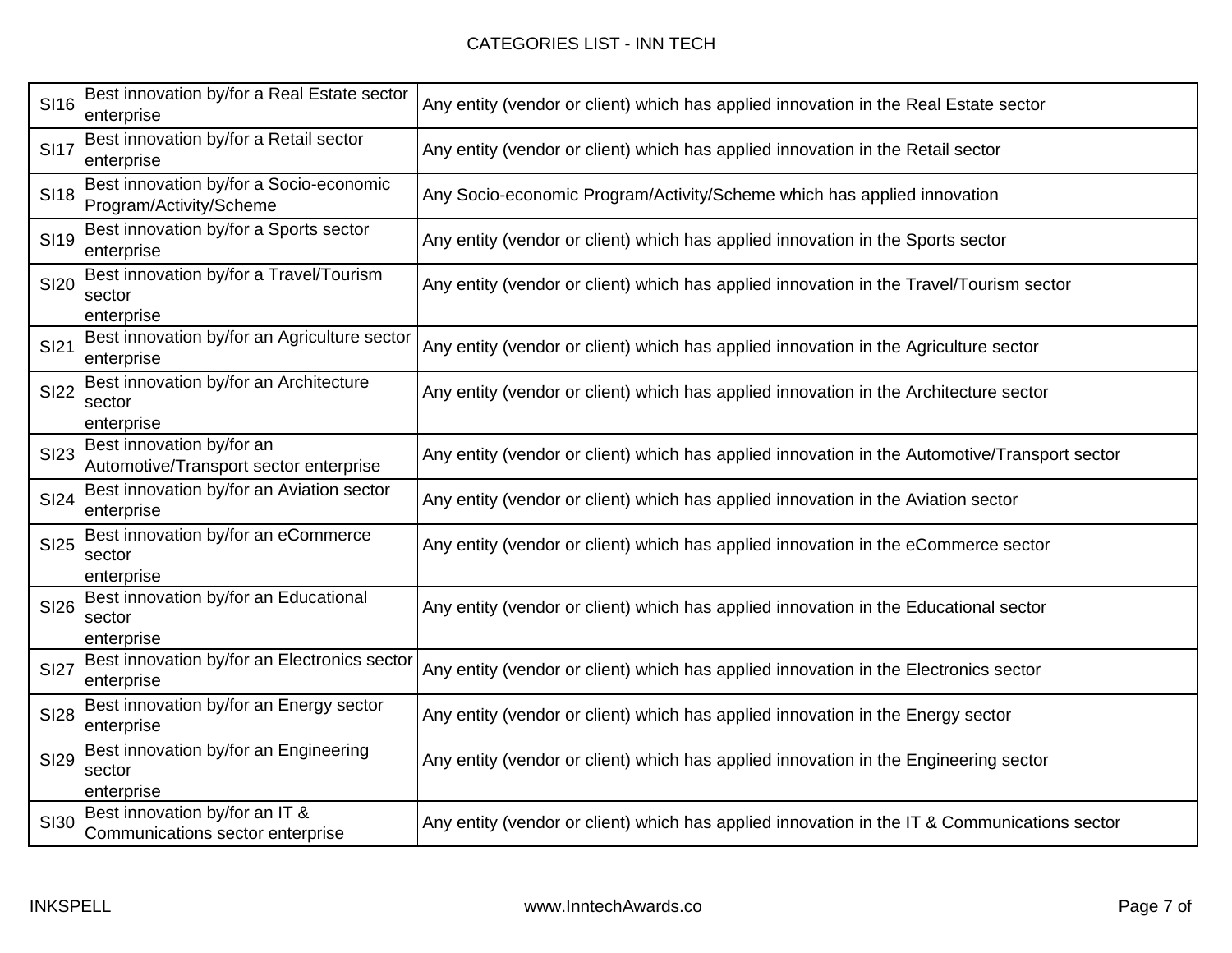| S.<br>No.            | <b>Technology Specific</b>                                                                      | In this category, we shall reward the technology solution providers, vendors, enablers, facilitators, etc.<br>for<br>offering specialised technology services to the clients                                                                                                                                                                                                       |
|----------------------|-------------------------------------------------------------------------------------------------|------------------------------------------------------------------------------------------------------------------------------------------------------------------------------------------------------------------------------------------------------------------------------------------------------------------------------------------------------------------------------------|
| TS <sub>1</sub>      | Best technology provider/vendor for<br>Artificial Intelligence/Machine Learning<br>services     | Any technology solution provider, enabler, facilitator, consultant, etc. which has provided Artificial<br>Intelligence/Machine Learning services and/or support to clients with remarkable effectiveness,<br>efficiency,<br>security and precision                                                                                                                                 |
| TS <sub>2</sub>      | Best technology provider/vendor for<br><b>Augmented Reality and Virtual Reality</b><br>services | Any technology solution provider, enabler, facilitator, consultant, etc. which has provided<br>Augmented Reality and Virtual Reality services and/or support to clients with remarkable<br>effectiveness, efficiency, security and<br>precision                                                                                                                                    |
| TS <sub>3</sub>      | Best technology provider/vendor for Big<br>Data<br>services                                     | Any technology solution provider, enabler, facilitator, consultant, etc. which has provided Big Data<br>services<br>and/or support to clients with remarkable effectiveness, efficiency, and precision                                                                                                                                                                             |
| TS4                  | Best technology provider/vendor for<br><b>Blockchain services</b>                               | Any technology solution provider, enabler, facilitator, consultant, etc. which has provided Blockchain<br>services<br>and/or support to clients with remarkable effectiveness, efficiency, and precision                                                                                                                                                                           |
| TS <sub>5</sub>      | Best technology provider/vendor for Cloud<br><b>Computing services</b>                          | Any technology solution provider, enabler, facilitator, consultant, etc. which has provided Cloud<br>computing<br>services and/or support to clients with remarkable effectiveness, efficiency, and precision                                                                                                                                                                      |
| TS <sub>6</sub>      | Best technology provider/vendor for Data<br>Analytics services                                  | Any technology solution provider, enabler, facilitator, consultant, etc. which has provided Data<br>Analytics<br>services and/or support to clients with remarkable effectiveness, efficiency, and precision                                                                                                                                                                       |
| TS7                  | Best technology provider/vendor for<br>Design Technology services                               | Any technology solution provider, enabler, facilitator, consultant, etc. which has provided design,<br>development, application, implementation, support and/or management of computer and non-<br>computer based technologies for the express purpose of product/graphic design intent and<br>constructability with remarkable effectiveness, efficiency, and precision           |
| TS8                  | Best technology provider/vendor for<br>DevOps services                                          | Any technology solution provider, enabler, facilitator, consultant, etc. which has provided software<br>development services/support that combines software development (Dev) and information<br>technology operations (Ops) to shorten the systems development life cycle while delivering<br>features, fixes, and updates frequently in close alignment with business objectives |
| TS <sub>9</sub>      | Best technology provider/vendor for<br>Eco-Technology services                                  | Any technology solution provider, enabler, facilitator, consultant, etc. which has provided services<br>that fulfill business needs of the client while causing minimal ecological disruption, by harnessing<br>and manipulating<br>natural forces to leverage their beneficial effects                                                                                            |
| TS <sub>1</sub><br>0 | Best technology provider/vendor for<br>Financial<br>Technology (FinTech) services               | Any technology solution provider, enabler, facilitator, consultant, etc. which has provided FinTech<br>services<br>and/or support to clients with remarkable effectiveness, efficiency, security and precision                                                                                                                                                                     |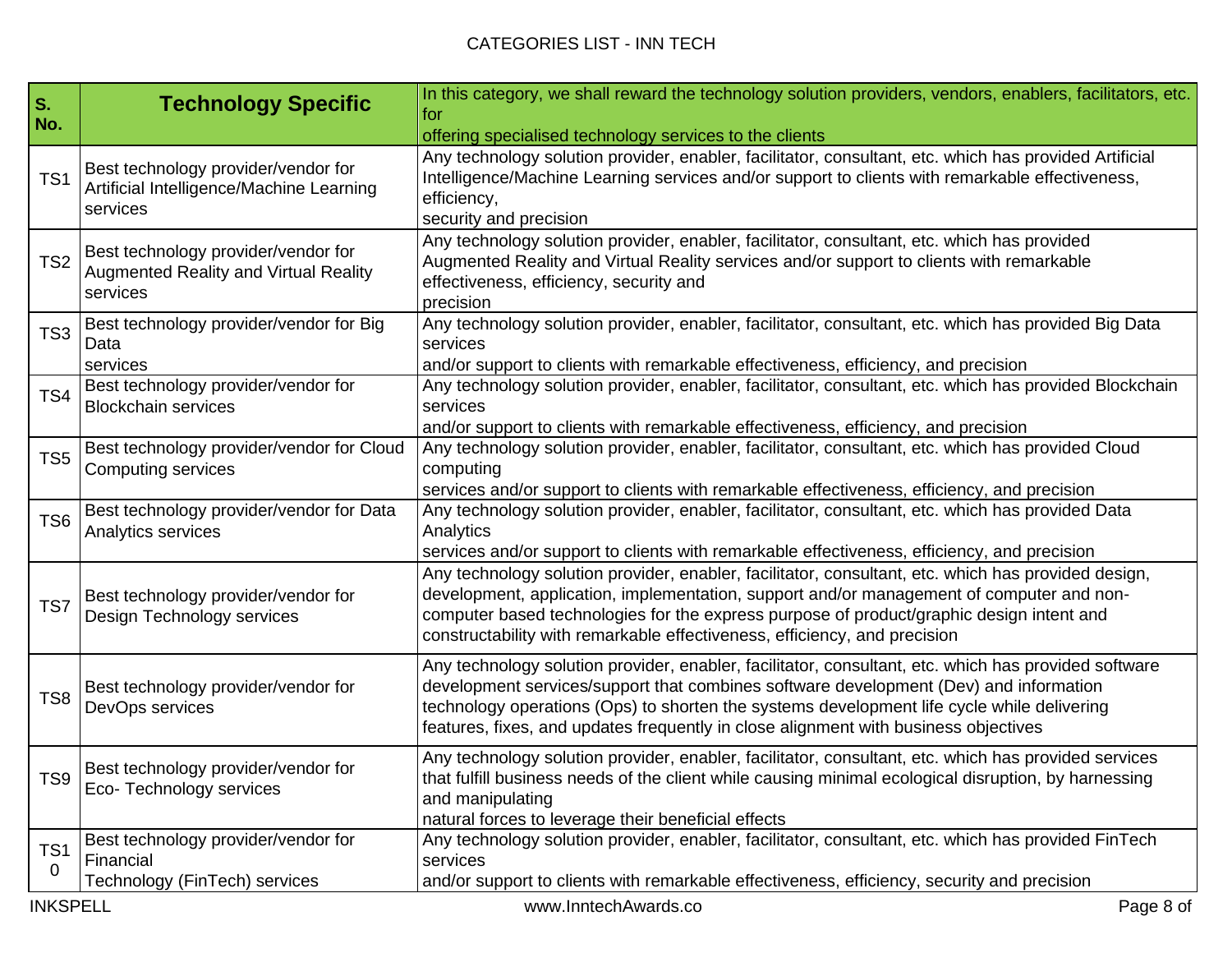| TS <sub>1</sub> | Best technology provider/vendor<br>for Intelligent Apps (I-Apps)<br>services | Any technology solution provider, enabler, facilitator, consultant, etc. which has provided design,<br>development, implementation, support and/or management of intelligent apps that are contextual,<br>relevant, action oriented, and continuously adapting by combining and processing multiple data<br>sources – such as IoT sensors, beacons or user interactions – and can turn an enormous quantity of<br>numbers into valuable insights |
|-----------------|------------------------------------------------------------------------------|--------------------------------------------------------------------------------------------------------------------------------------------------------------------------------------------------------------------------------------------------------------------------------------------------------------------------------------------------------------------------------------------------------------------------------------------------|
|-----------------|------------------------------------------------------------------------------|--------------------------------------------------------------------------------------------------------------------------------------------------------------------------------------------------------------------------------------------------------------------------------------------------------------------------------------------------------------------------------------------------------------------------------------------------|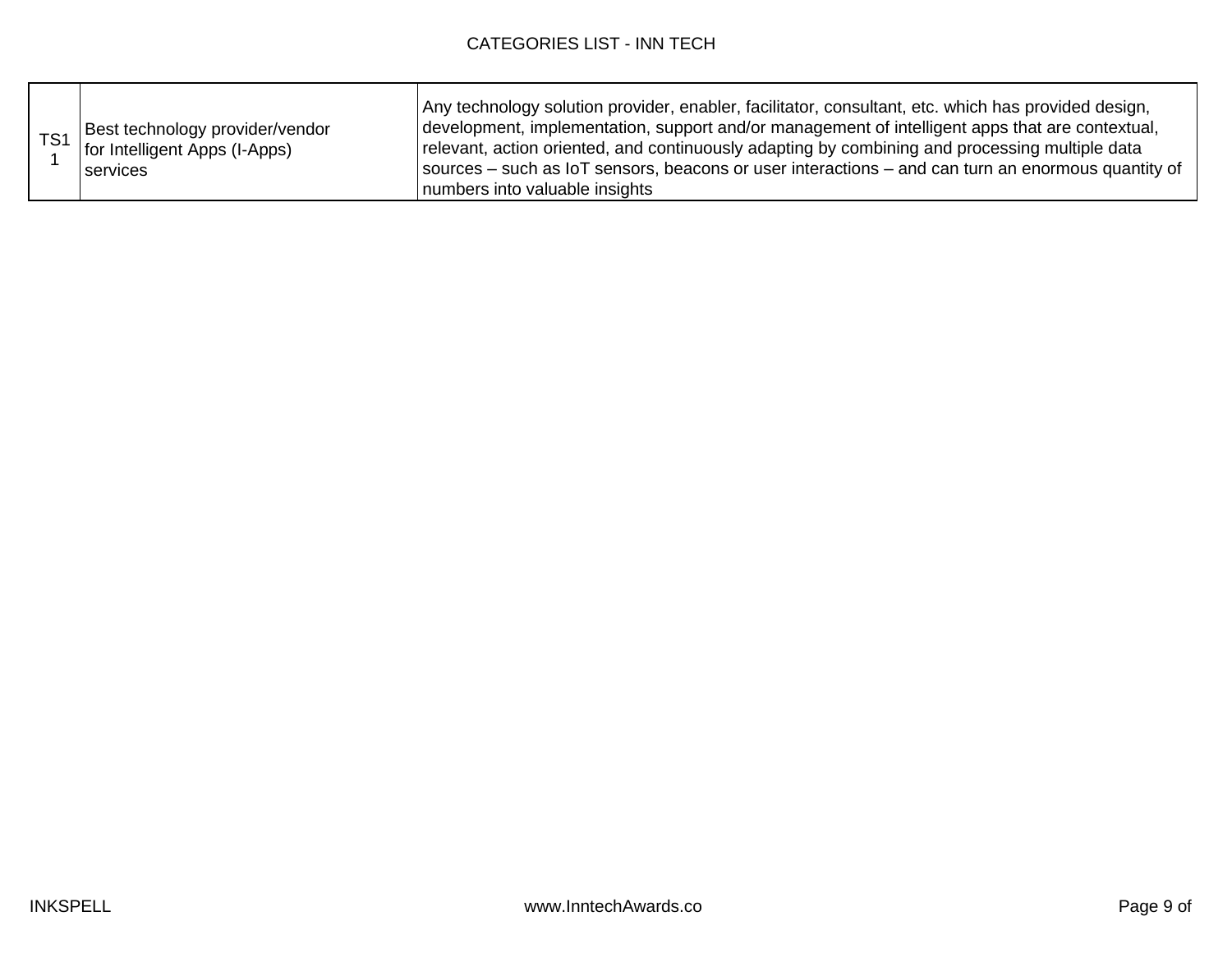| TS <sub>1</sub><br>2              | Best technology provider/vendor for<br>Internet<br>of Things (IoT) services               | Any technology solution provider, enabler, facilitator, consultant, etc. which has provided IoT services<br>and/or<br>support to clients with remarkable effectiveness, efficiency, security and precision                                                                                             |
|-----------------------------------|-------------------------------------------------------------------------------------------|--------------------------------------------------------------------------------------------------------------------------------------------------------------------------------------------------------------------------------------------------------------------------------------------------------|
| TS <sub>1</sub><br>3              | Best technology provider/vendor for<br>Managed IT services                                | Any technology solution provider, enabler, facilitator, consultant, etc. which has served as an IT<br>services outsourcing vendor for enterprises on a proactive basis thereby improving technological<br>operations along<br>with cost efficiency for the clients                                     |
| TS <sub>1</sub><br>4              | Best technology provider/vendor for<br>Marketing Technology (MarTech) services            | Any technology solution provider, enabler, facilitator, consultant, etc. which has provided Marketing<br>Technology services and/or support to clients with remarkable effectiveness, efficiency, security and<br>precision                                                                            |
| TS <sub>1</sub><br>5              | Best technology provider/vendor<br>for Programmatic Advertising<br>services               | Any technology solution provider, enabler, facilitator, consultant, etc. which has provided<br>Programmatic Advertising services and/or support to clients with remarkable effectiveness,<br>efficiency, security and precision                                                                        |
| TS <sub>1</sub><br>6              | Best technology provider/vendor for RPA<br>(Robotic Process Automation) services          | Any technology solution provider, enabler, facilitator, consultant, etc. which has provided RPA<br>services and/or<br>support to clients with remarkable effectiveness, efficiency, security and precision                                                                                             |
| TS <sub>1</sub><br>$\overline{7}$ | Best technology provider/vendor for<br>Web/Mobile application development<br>services     | Any technology solution provider, enabler, facilitator, consultant, etc. which has provided<br>web/mobile application design, development, implementation, support and/or management<br>services to clients with<br>remarkable effectiveness, efficiency, security and precision                       |
| S.<br>No.                         | <b>Function Specific</b><br>(Business/Professio<br>nal<br><b>Application</b><br>S)        | In this category, we shall reward specialised technology solutions, platforms or tools being offered by<br>technology solution providers, vendors, enablers, facilitators, etc. and catering to various specific<br>professional functions/departments                                                 |
| FS <sub>1</sub>                   | Best technology<br>tool/solution/platform/software<br>for<br>Animation Design/Development | Any technology tool, solution, platform, software, etc. which has been developed for use by<br>individuals, professionals, enterprises, organisations, etc. for the purpose of animation<br>designing and development                                                                                  |
|                                   | Best technology<br>FS2   tool/solution/platform/software for<br>Asset<br>Management       | Any technology tool, solution, platform, software, etc. which has been designed and developed for<br>use by individuals, professionals, enterprises, organisations, etc. to enable systematic approach to<br>the governance<br>and realization of value from the organisational investments and assets |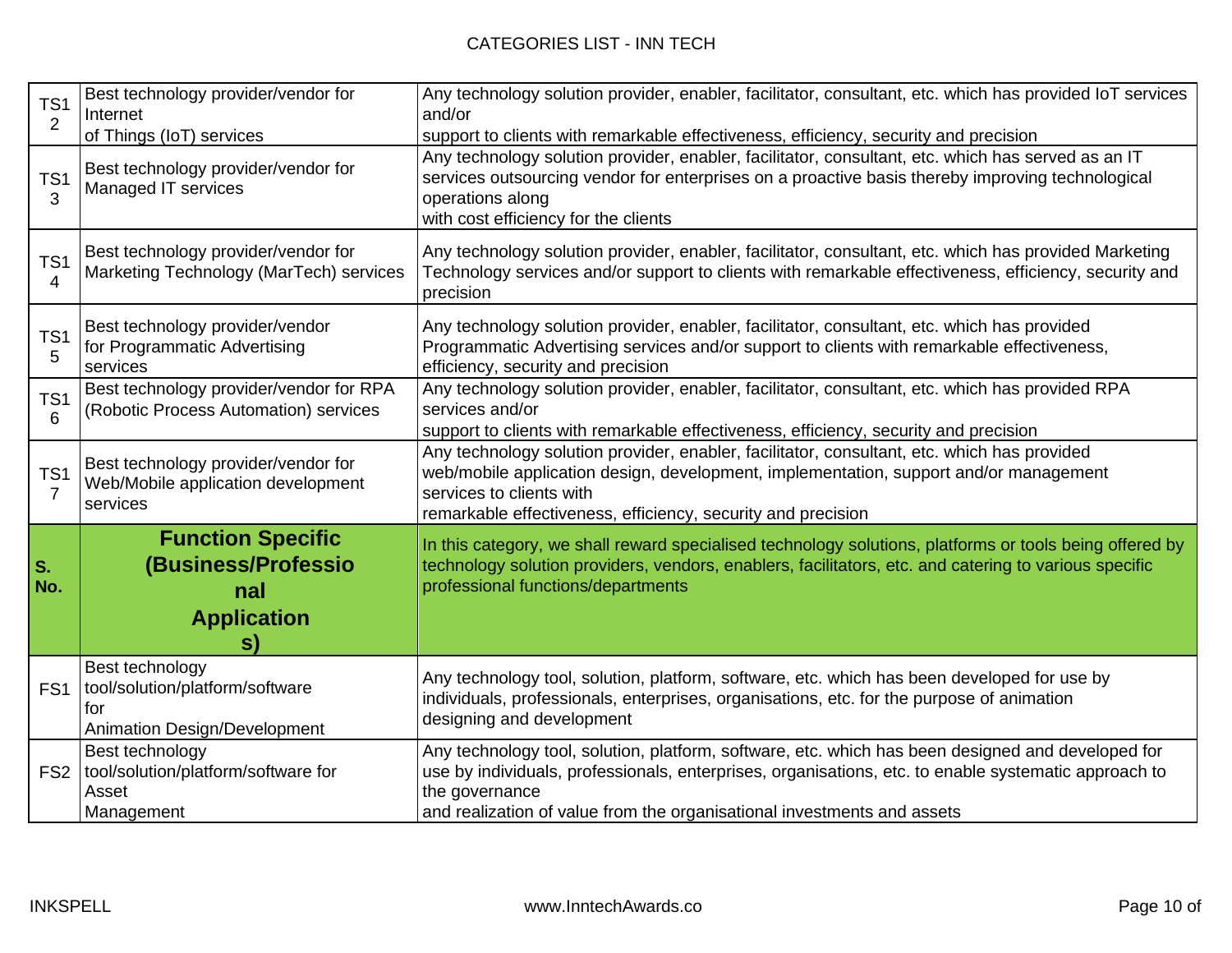|  | Best technology<br>tool/solution/platform/software for<br>FS3 Communications<br>Management/Emailing automation | Any technology tool, solution, platform, software, etc. which has been designed and developed for<br>use by individuals, professionals, enterprises, organisations, etc. for systematic planning,<br>implementation, monitoring, and/or revision of the channels of communication within an<br>organization, and between organizations including the organization and dissemination of new<br>communication directives connected with an organization, network, or communications technology |
|--|----------------------------------------------------------------------------------------------------------------|----------------------------------------------------------------------------------------------------------------------------------------------------------------------------------------------------------------------------------------------------------------------------------------------------------------------------------------------------------------------------------------------------------------------------------------------------------------------------------------------|
|--|----------------------------------------------------------------------------------------------------------------|----------------------------------------------------------------------------------------------------------------------------------------------------------------------------------------------------------------------------------------------------------------------------------------------------------------------------------------------------------------------------------------------------------------------------------------------------------------------------------------------|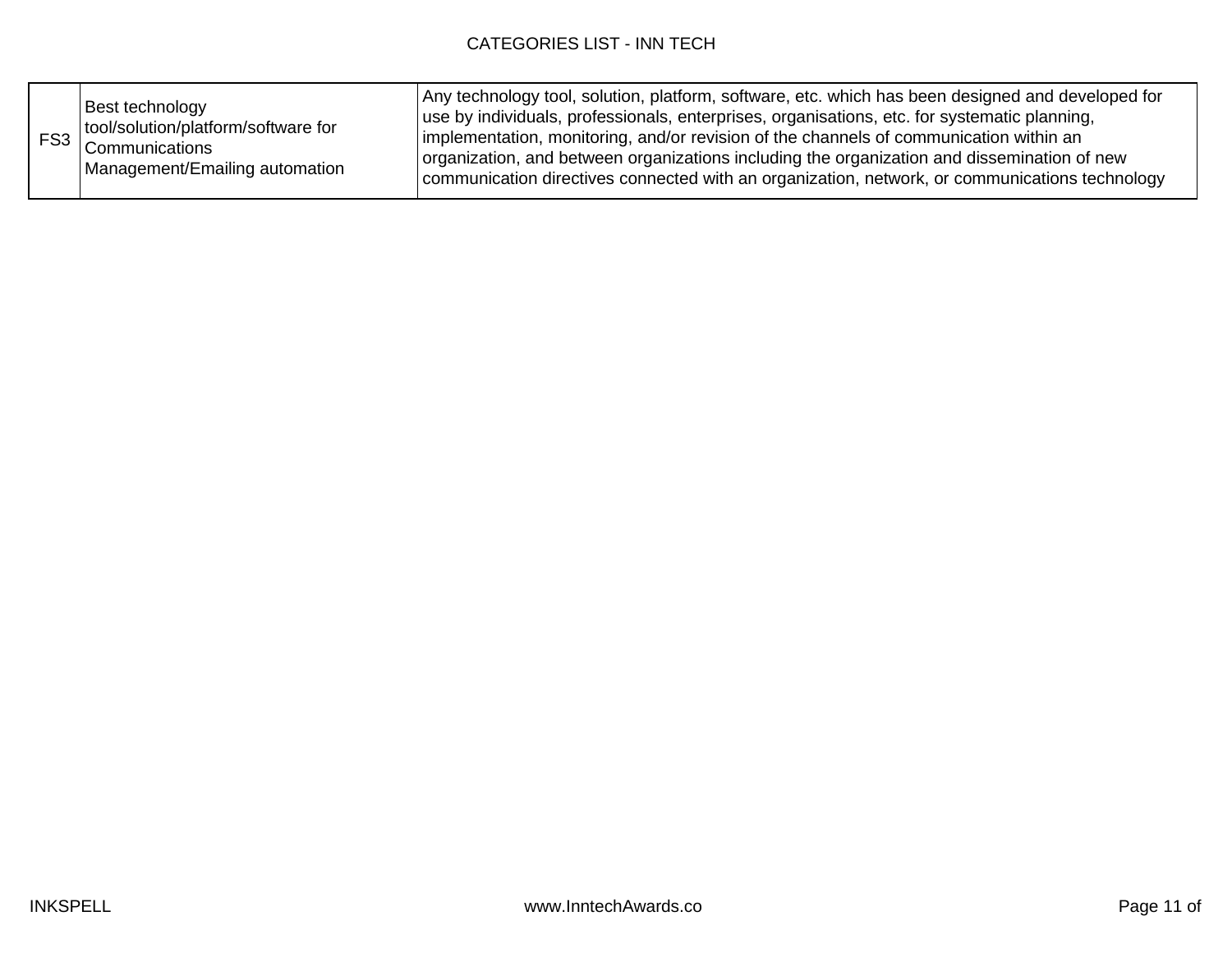|     | Best technology<br>FS4 tool/solution/platform/software for<br><b>Customer Relationship Management</b><br>(CRM)                   | Any technology tool, solution, platform, software, etc. which has been designed and developed for<br>use by individuals, professionals, enterprises, organisations, etc. for the purpose of effectively<br>managing a company's interaction with current and potential customers by using data analysis about<br>customers' history with a company and therefore, improving business relationships with customers,<br>specifically focusing on customer retention and ultimately driving sales growth |
|-----|----------------------------------------------------------------------------------------------------------------------------------|-------------------------------------------------------------------------------------------------------------------------------------------------------------------------------------------------------------------------------------------------------------------------------------------------------------------------------------------------------------------------------------------------------------------------------------------------------------------------------------------------------|
|     | Best technology<br>FS5 tool/solution/platform/software for<br>Database<br>Management                                             | Any technology tool, solution, platform, software, etc. which has been designed and developed<br>for use by individuals, professionals, enterprises, organisations, etc. to facilitate a systematic way<br>to create, retrieve,<br>update and manage data                                                                                                                                                                                                                                             |
|     | Best technology<br>FS6 tool/solution/platform/software for<br><b>Enterprise Risk Management</b>                                  | Any technology tool, solution, platform, software, etc. which has been designed and developed for<br>use by individuals, professionals, enterprises, organisations, etc. for the purpose of identification,<br>evaluation, and prioritization of risks to the organisation followed by coordinated and economical<br>application of resources to minimize, monitor, and control the probability or impact of unfortunate<br>events or to maximize the realization of opportunities                    |
|     | Best technology<br>FS7 tool/solution/platform/software for<br>File<br>storage and sharing                                        | Any technology tool, solution, platform, software, etc. which has been designed and developed<br>for use by individuals, professionals, enterprises, organisations, etc. for the purpose of sharing<br>and storing data and<br>information in the form of files with effective speed and security                                                                                                                                                                                                     |
| FS8 | Best technology<br>tool/solution/platform/software for<br>Finance<br>Management/Accounting/Business<br>Invoicing/Tax Computation | Any technology tool, solution, platform, software, etc. which has been designed and developed for<br>use by individuals, professionals, enterprises, organisations, etc. for the purpose of planning,<br>organizing, directing and controlling the financial activities such as procurement and utilization of<br>funds of the enterprise, summary, analysis and reporting of financial transactions related to a<br>business, tax computations and/or invoicing                                      |
|     | Best technology<br>FS9 tool/solution/platform/software for<br>Game<br>Design/Development                                         | Any technology tool, solution, platform, software, etc. which offers advanced features and ease of<br>use to individuals, professionals, enterprises, organisations, etc. for the purpose of game designing<br>and development                                                                                                                                                                                                                                                                        |
|     | Best technology<br>FS10 tool/solution/platform/software for<br>Graphic<br>Designing                                              | Any technology tool, solution, platform, software, etc. which offers advanced features and ease<br>of use to individuals, professionals, enterprises, organisations, etc. for the purpose of graphic<br>designing and<br>development                                                                                                                                                                                                                                                                  |
|     | Best technology<br>FS11 tool/solution/platform/software for<br>Human<br><b>Resource Management</b>                               | Any technology tool, solution, platform, software, etc. which has been designed and developed<br>for use by individuals, professionals, enterprises, organisations, etc. for human resource<br>management in order to<br>maximize employee performance in service of an employer's strategic objectives                                                                                                                                                                                               |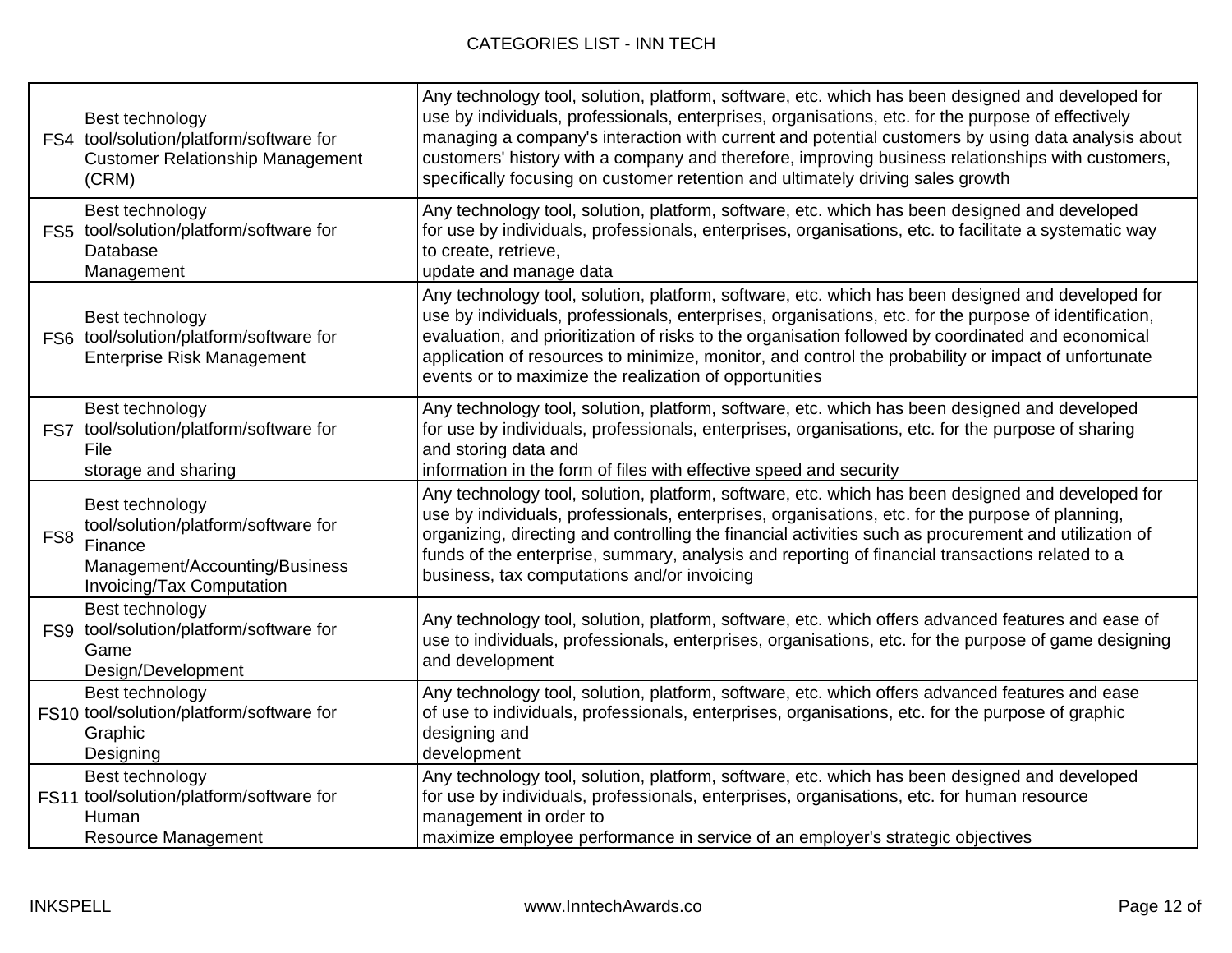| Best technology                          | Any technology tool, solution, platform, software, etc. which has been developed for use by        |
|------------------------------------------|----------------------------------------------------------------------------------------------------|
| FS12 tool/solution/platform/software for | Individuals, professionals, enterprises, organisations, etc. for the purpose of designing products |
| Industrial                               | I that are to be                                                                                   |
| Design                                   | manufactured through techniques of mass production                                                 |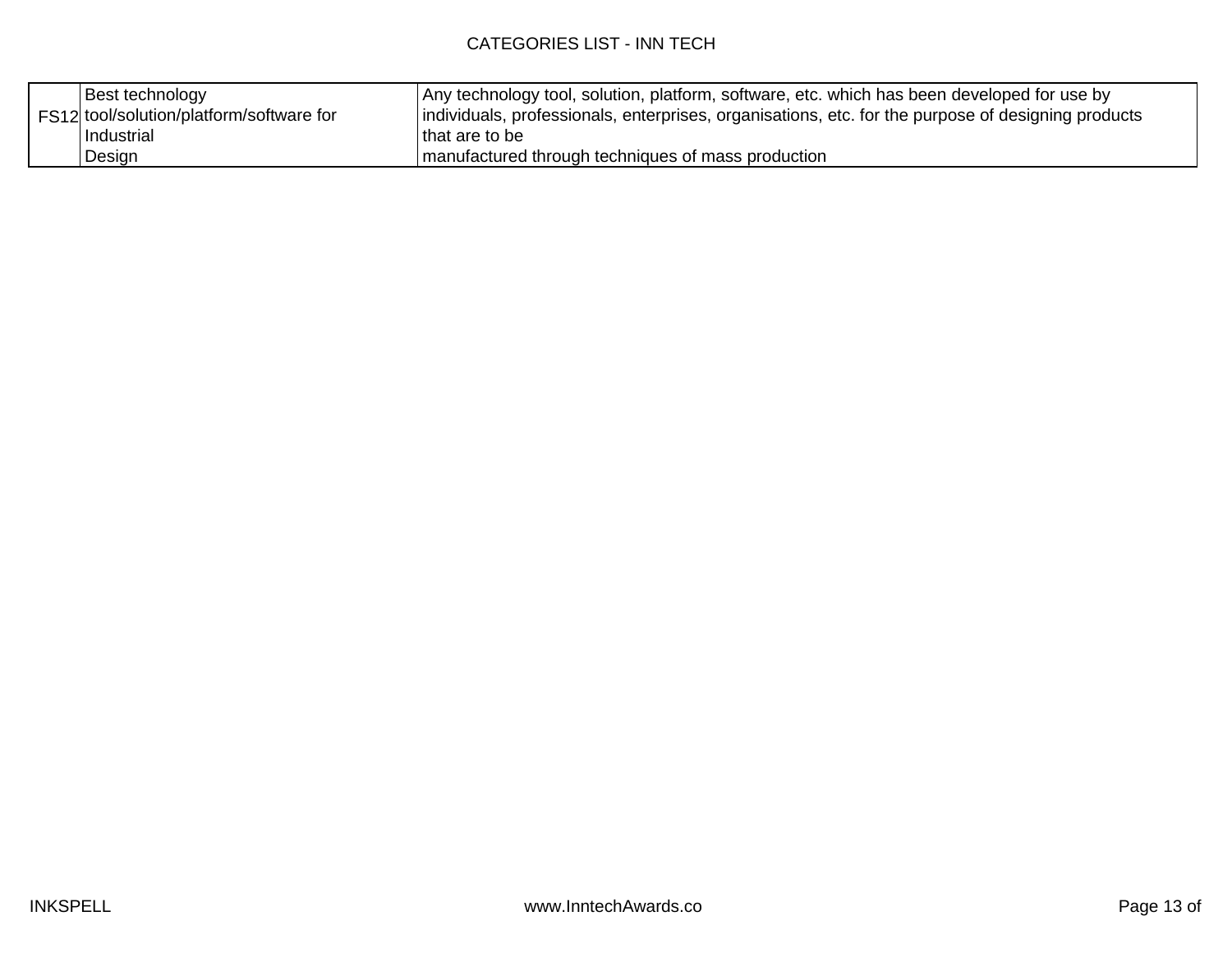|                 | Best technology<br>FS13 tool/solution/platform/software<br>for<br><b>Operations/Supply Chain Management</b>                | Any technology tool, solution, platform, software, etc. which has been designed and developed for<br>use by individuals, professionals, enterprises, organisations, etc. for the purpose of operations<br>and/or supply chain<br>management                                                                                                                                                                    |
|-----------------|----------------------------------------------------------------------------------------------------------------------------|----------------------------------------------------------------------------------------------------------------------------------------------------------------------------------------------------------------------------------------------------------------------------------------------------------------------------------------------------------------------------------------------------------------|
|                 | Best technology<br>FS14 tool/solution/platform/software<br>for Project/task Management                                     | Any technology tool, solution, platform, software, etc. which has been designed and developed for<br>use by individuals, professionals, enterprises, organisations, etc. for effective project management<br>by facilitating the process of initiation, planning, execution, controlling, and closing the work of a<br>team to achieve specific goals and meet specific success criteria at the specified time |
|                 | Best technology<br>FS15 tool/solution/platform/software for<br><b>Sales</b><br>Management                                  | Any technology tool, solution, platform, software, etc. which has been designed and developed<br>for use by individuals, professionals, enterprises, organisations, etc. for the purpose of effecive<br>sales management                                                                                                                                                                                       |
|                 | Best technology<br>FS16 tool/solution/platform/software for<br>Video<br>editing/enhancing                                  | Any technology tool, solution, platform, software, etc. which has been designed for use by individuals,<br>professionals, enterprises, organisations, etc. for the purpose of video development, editing and/or<br>enhancing                                                                                                                                                                                   |
|                 | Best technology<br>FS17 tool/solution/platform/software<br>for<br>Word/Document processing                                 | Any technology tool, solution, platform, software, etc. which has been designed and developed<br>for use by individuals, professionals, enterprises, organisations, etc. for the purpose of<br>word/document processing                                                                                                                                                                                        |
| s.<br>No.       | <b>Utility specific</b><br>(Consumer/Personal<br><b>Applications)</b>                                                      | In this category, we shall reward technology solution providers (vendors) as well as business<br>enterprises (clients) across different sectors for implementing/adopting advanced technology in<br>their customer-facing<br>applications                                                                                                                                                                      |
| US1             | Best integration of technology in a<br>Banking/Payments/Mobile wallet interface<br>or<br>application                       | Any Banking/Payments/Mobile wallet business or enteprise that has effectively leveraged advanced<br>technology to create great customer experience                                                                                                                                                                                                                                                             |
| US <sub>2</sub> |                                                                                                                            |                                                                                                                                                                                                                                                                                                                                                                                                                |
|                 | Best integration of technology in a<br>Cabs/Radio<br>Taxi interface or application                                         | Any Cabs/Radio Taxi business or enteprise that has effectively leveraged advanced technology to<br>create great<br>customer experience                                                                                                                                                                                                                                                                         |
| US <sub>3</sub> | Best integration of technology in a<br><b>Classified/Business Directory/Resale</b><br>Marketplace interface or application | Any Classified/Business Directory/Resale Marketplace business or enteprise that has effectively<br>leveraged advanced technology to create great customer experience                                                                                                                                                                                                                                           |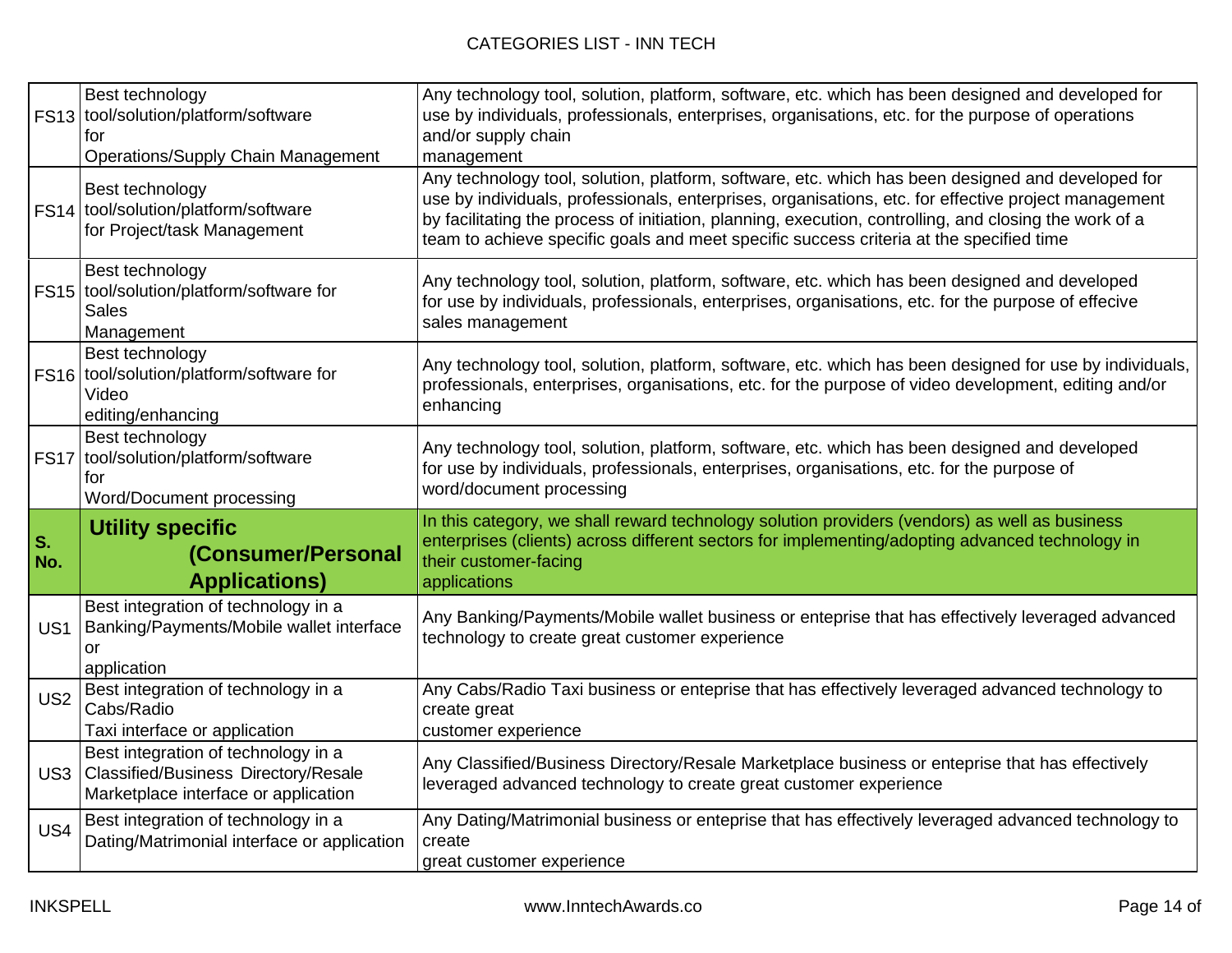| US <sub>5</sub> | Best integration of technology in a Food | Any Food delivery business or enteprise that has effectively leveraged advanced technology to create                                             |
|-----------------|------------------------------------------|--------------------------------------------------------------------------------------------------------------------------------------------------|
|                 | delivery interface or application        | great                                                                                                                                            |
|                 |                                          | l customer experience                                                                                                                            |
| US <sub>6</sub> |                                          | Best integration of technology in a Gaming   Any Gaming business or enteprise that has effectively leveraged advanced technology to create great |
|                 | interface or application                 | l customer                                                                                                                                       |
|                 |                                          | experience                                                                                                                                       |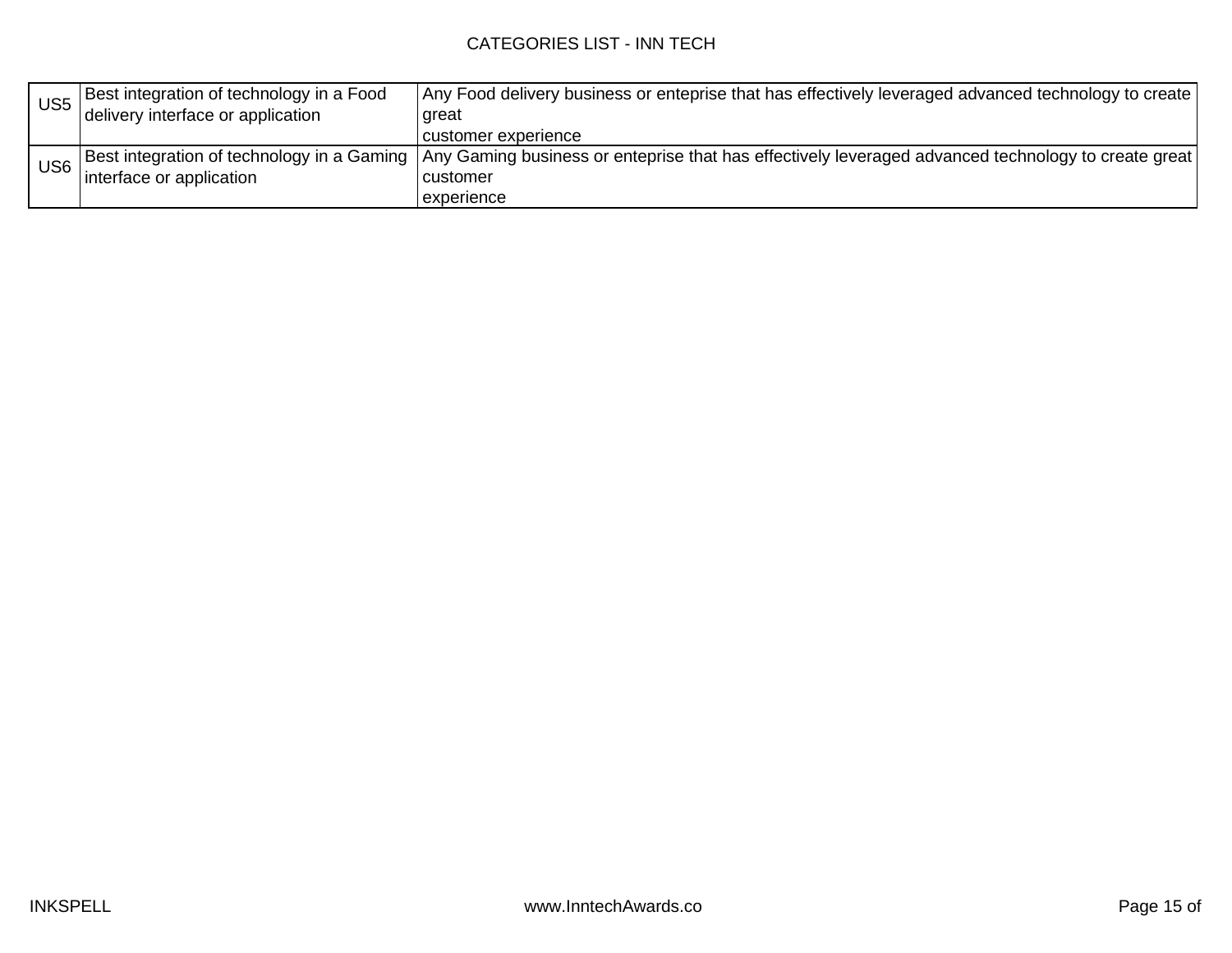| US7                  | Best integration of technology in a Grocery<br>delivery interface or application                                | Any Grocery delivery business or enteprise that has effectively leveraged advanced technology to<br>create great<br>customer experience                      |
|----------------------|-----------------------------------------------------------------------------------------------------------------|--------------------------------------------------------------------------------------------------------------------------------------------------------------|
| US <sub>8</sub>      | Best integration of technology in<br>a Home/Personal Services<br>interface or<br>application                    | Any Home/Personal Services business or enteprise that has effectively leveraged advanced<br>technology to create great customer experience                   |
| US <sub>9</sub>      | Best integration of technology in a<br>Hotel/Flight/Train/Bus Booking interface<br>or<br>application            | Any Hotel/Flight/Train/Bus Booking business or enteprise that has effectively leveraged advanced<br>technology to create great customer experience           |
| US1<br>0             | Best integration of technology in a Job<br>listing<br>interface or application                                  | Any Job listing business or enteprise that has effectively leveraged advanced technology to create<br>great<br>customer experience                           |
| US1                  | Best integration of technology in a Multi-<br>utility<br>interface or application                               | Any Multi-utility business or enteprise that has effectively leveraged advanced technology to create<br>great<br>customer experience                         |
| US1<br>2             | Best integration of technology in a News<br>interface or application                                            | Any News business or enteprise that has effectively leveraged advanced technology to create great<br>customer<br>experience                                  |
| US1<br>3             | Best integration of technology in a Real<br>Estate<br>listing interface or application                          | Any Real Estate listing business or enteprise that has effectively leveraged advanced technology to<br>create great<br>customer experience                   |
| US <sub>1</sub><br>4 | Best integration of technology in a<br>Social Media/Messenger/Networking<br>interface or<br>application         | Any Social Media/Messenger/Networking business or enteprise that has effectively leveraged<br>advanced technology to create great customer experience        |
| US <sub>1</sub><br>5 | Best integration of technology in an<br>Entertainment/Music/Movies interface<br><b>or</b><br>application        | Any Entertainment/Music/Movies business or enteprise that has effectively leveraged advanced<br>technology to create great customer experience               |
| US <sub>1</sub><br>6 | Best integration of technology in an Events<br>(movies, concerts, shows) booking<br>interface or<br>application | Any Events (movies, concerts, shows) booking business or enteprise that has effectively leveraged<br>advanced technology to create great customer experience |
| US1<br>7             | Best integration of technology in an Online<br>retail interface or application                                  | Any Online retail business or enteprise that has effectively leveraged advanced technology to create<br>great<br>customer experience                         |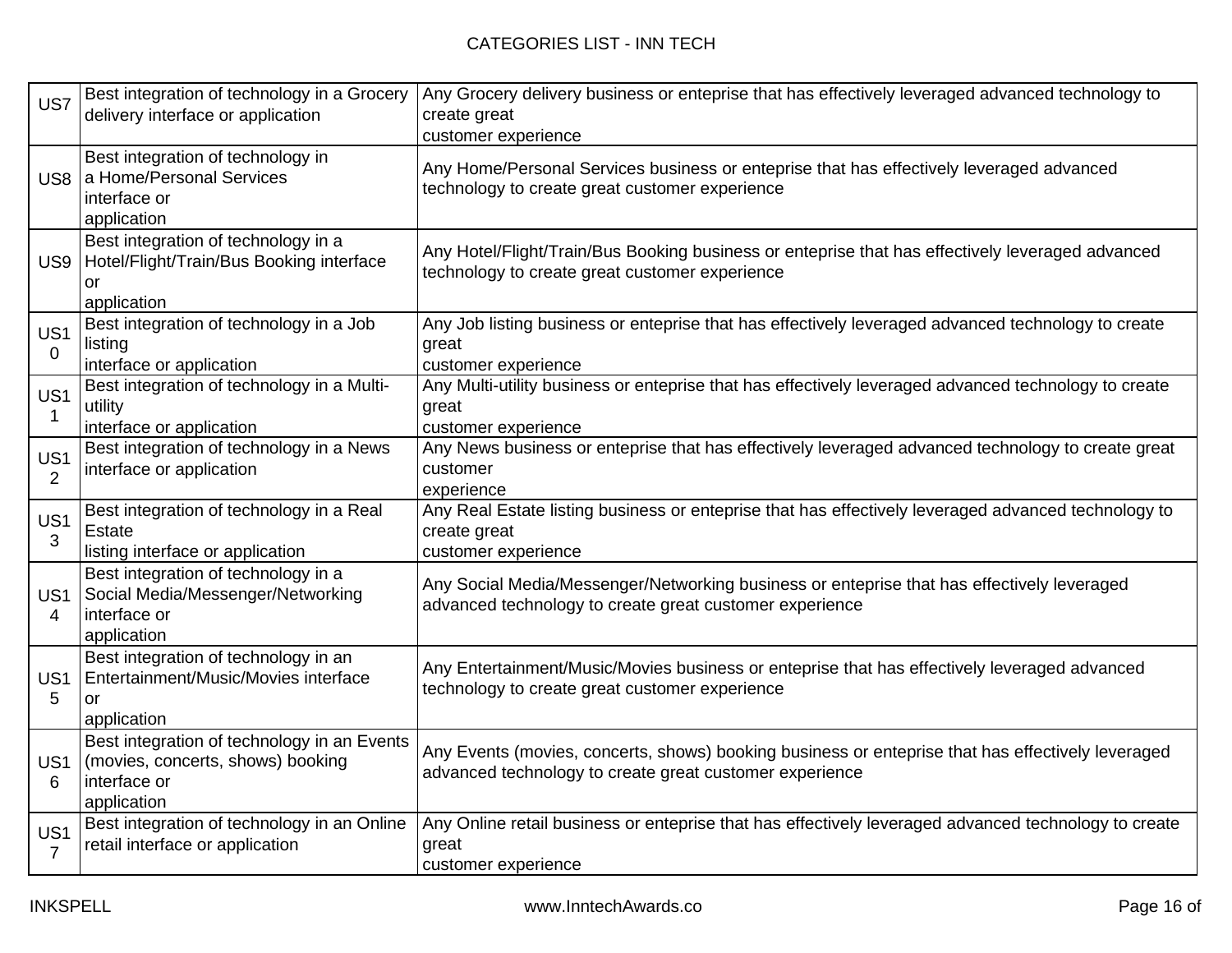| Best integration of technology in<br>US1   Educational\Digital learning interface<br>Tor<br>application | Any Educational\Digital learning Services business or enteprise that has effectively leveraged<br>advanced technology to create great customer experience |
|---------------------------------------------------------------------------------------------------------|-----------------------------------------------------------------------------------------------------------------------------------------------------------|
|---------------------------------------------------------------------------------------------------------|-----------------------------------------------------------------------------------------------------------------------------------------------------------|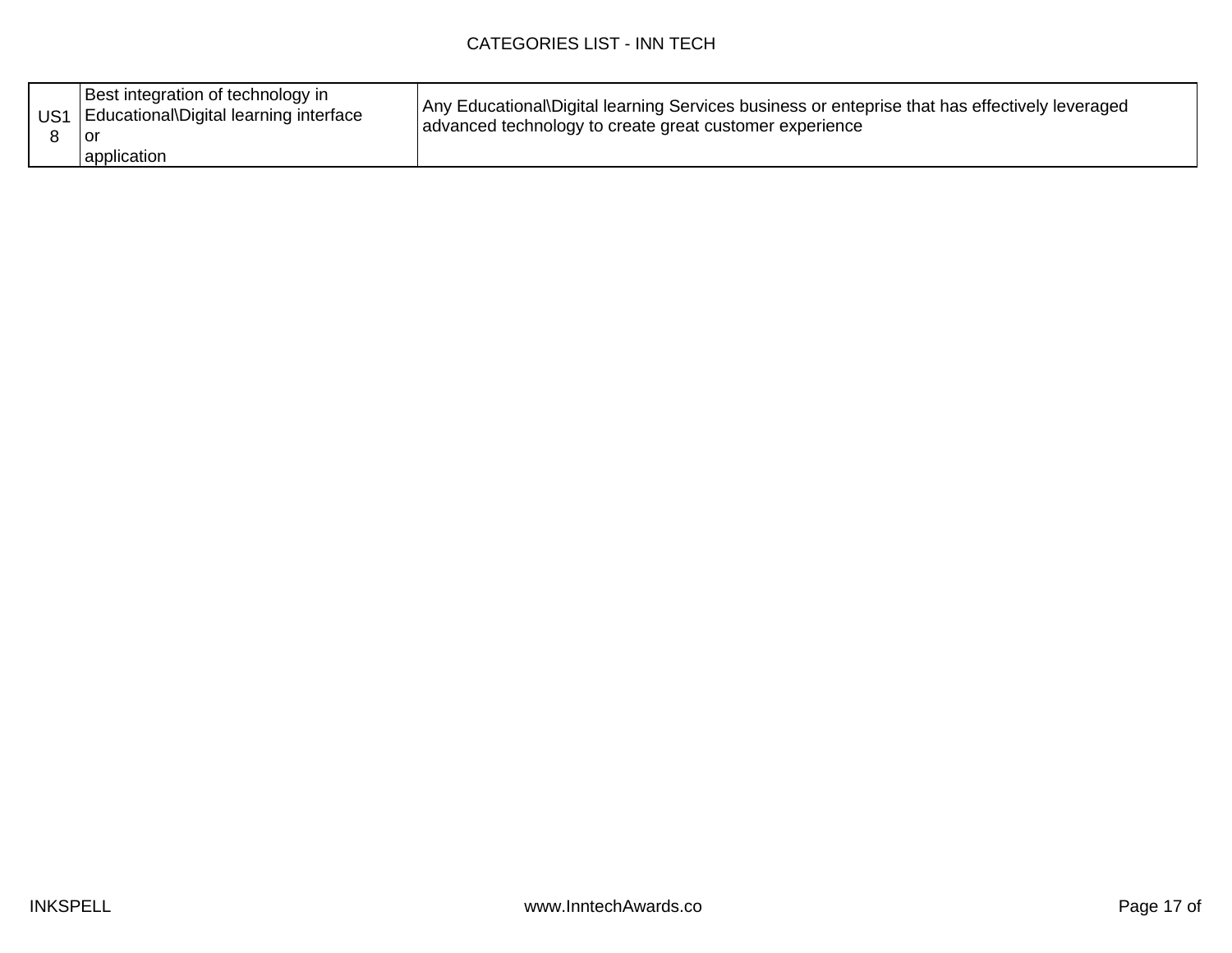| S.<br>No.            | <b>Overall Tech Excellence</b><br>(Apex Individual/Entity<br><b>Awards</b> ) | In this category, we shall reward the leaders in the technology space including vendors, enterprises,<br>startups, organisations, professionals, entrepreneurs, tools, and applications that have made a mark<br>in the industry with<br>innovation and excellence                           |
|----------------------|------------------------------------------------------------------------------|----------------------------------------------------------------------------------------------------------------------------------------------------------------------------------------------------------------------------------------------------------------------------------------------|
|                      | OE1   AI/ML application of the Year                                          | The best application/tool/software developed by integrating, embedding or leveraging Artificial<br>Intelligence<br>and/or Machine Learning technologies                                                                                                                                      |
|                      | OE2 AR/VR application of the Year                                            | The best application/tool/software developed by integrating, embedding or leveraging Augmented<br>Reality<br>and/or Virtual Reality technologies                                                                                                                                             |
|                      | OE3 Automation application of the Year                                       | The best application/tool/software developed by integrating, embedding or leveraging Automation<br>technologies                                                                                                                                                                              |
|                      | OE4   Best Operating System for Computing<br><b>Devices</b>                  | The best operating system for computing devices in terms of speed, precision, performance,<br>intelligence and<br>security                                                                                                                                                                   |
|                      | OE5   Best Operating System for Mobile Devices                               | The best operating system for mobile devices in terms of speed, precision, performance, intelligence<br>and<br>security                                                                                                                                                                      |
|                      | OE6   Blockchain application of the Year                                     | The best application/tool/software/service developed by integrating, embedding or leveraging<br><b>Blockchain</b><br>technology                                                                                                                                                              |
|                      | OE7   Bot application the Year                                               | The best application/tool/software/service developed by integrating, embedding or leveraging robotic<br>(bot)<br>technologies                                                                                                                                                                |
|                      | OE8 Cloud application of the Year                                            | The best application/tool/software/service developed by integrating, embedding or leveraging cloud<br>computing technologies                                                                                                                                                                 |
|                      | OE9   IoT application of the Year                                            | The best application/tool/software/service developed by integrating, embedding or leveraging the<br>principles<br>of Internet of Things                                                                                                                                                      |
| OE1<br>0             | Technology Consortium/Collaboration of<br>the Year                           | A collaboration between two or more technology vendors or between a technology vendor and a<br>business enterprise that led to the co-development of remarkable products, tools, services and/or<br>solutions and<br>produced excellent results                                              |
| OE <sub>1</sub><br>1 | Technology Disruption of the Year                                            | Any technological development in the form of a product, tool, service, solution, software, etc. that<br>proved to be a game-changer in its domain, caused significant disruption in the marketplace, and<br>revolutionised the<br>standard operating model of the respective industry sector |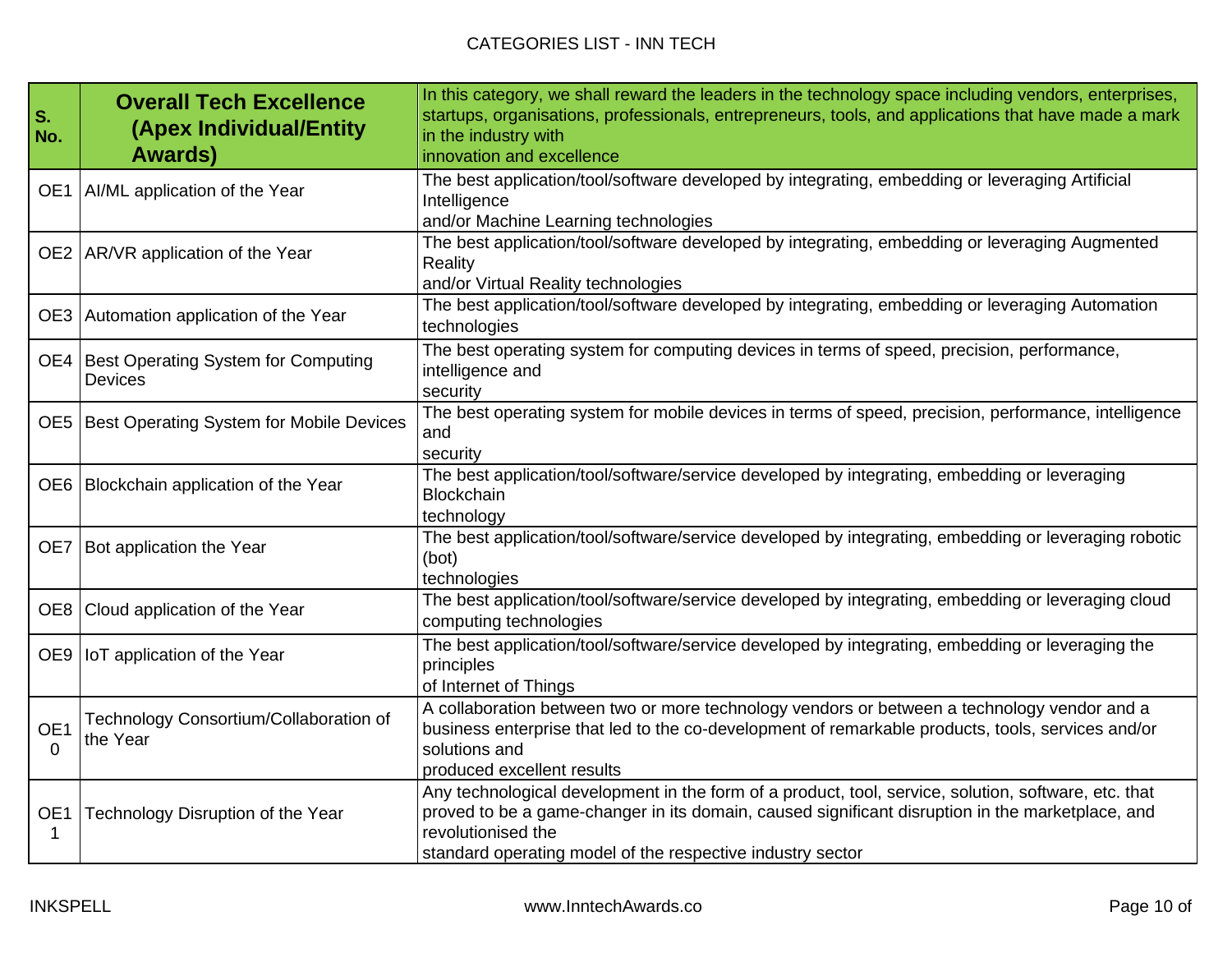|     | OE1 Technology Enterprise of the Year | Any business enterprise that has earned a reputation for successfully implementing/adopting<br>technology solutions into its operations and embedding technology in the core of its business,<br>thereby creating significant<br>impact and value for its customers |
|-----|---------------------------------------|---------------------------------------------------------------------------------------------------------------------------------------------------------------------------------------------------------------------------------------------------------------------|
| OE1 | Technology Entrepreneur of the Year   | An entrepreneur who started off a technology-based startup enterprise(s), led it to successful<br>operations, and<br>achieved a distinct position for his/her venture(s) in the marketplace in a short span of time                                                 |